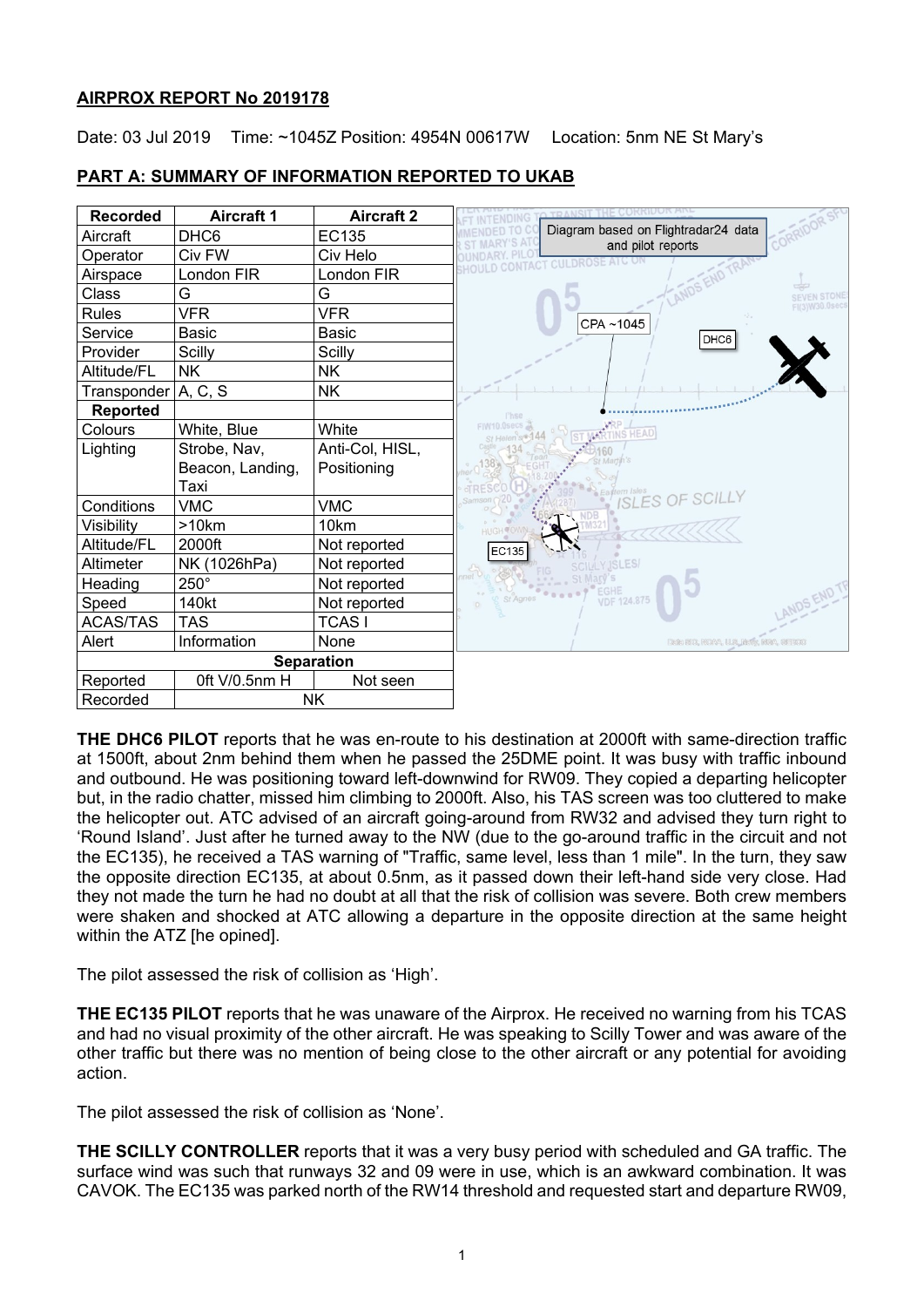this required a backtrack of RW32 to enter RW09, they were instructed to hold position due to a PA32 joining right-base for RW32, this aircraft initially reported 10 miles to run and was spotted almost on right-base much earlier than expected. A BN2, altitude 1500ft, reported 'C', followed closely by the DHC6, altitude 2000ft, both aircraft expected RW09 which is typically a left-hand downwind join. The EC135 again requested departure and was told to hold. The EC135 pilot complained that they would have to pull back to idle to conserve fuel and that they would be happy to depart from their present position in a RW32 direction to route to the north. A PA28 was cleared to land RW09. The EC135 was cleared to depart RW32, from the far threshold, climbing to altitude 1000ft right-hand turn out because a C152 was joining from the SW and the EC135 pilot had requested to head north. The inbound DHC6 and BN2 (the DHC6 had overhauled the BN2) were told 'opposite direction traffic departing RW32 is an EC135 helicopter climbing to altitude 1000ft'. The BN2 pilot acknowledged, the DHC6 pilot did not. The BN2 pilot reported 19DME LND, the DHC6 reported 20DME LND after prompting. The DHC6 pilot then reported 25DME LND. Halfway through giving the DHC6 pilot a joining clearance, a C152 went around from RW32 and was instructed to turn left for RW09. The DHC6 and BN2 pilots were instructed to route for, and report at, Round Island. The EC135 reported climbing to altitude 3000ft, so he asked the DHC6 and BN2 pilots if they had copied the previously mentioned helicopter climbing, both acknowledged. He told the EC135 pilot that the opposite direction traffic is a DHC6 at altitude 2000ft followed by a BN2 at altitude 1500, the EC135 pilot acknowledged. The GA aircraft [C152] repositioned and landed RW09, followed by the DHC6 and the BN2. At no point did either of the inbound aircraft report visual with the helicopter or vice versa. He was unaware of the incident until the Airprox report was filed.

## **Factual Background**

The weather at Scilly Isles/St Mary's was recorded as follows:

METAR EGHE 031050Z 04016KT CAVOK 17/12 Q1026

## **Analysis and Investigation**

## **CAA ATSI**

The DHC6 was a VFR scheduled flight, inbound to St Mary's from Newquay Airport, receiving a Basic Service from St Mary's ATC. The EC135 was a VFR flight, outbound from St Mary's to Lands End Airport, also receiving a Basic Service from St Mary's ATC.

St Mary's ATC operate in a combined Aerodrome and Approach (non-radar) configuration. ATSI had access to reports from the pilots of the DHC6 and the EC135, and St Mary's ATC. St Mary's R/T recordings were reviewed and Newquay Manager ATS very kindly provided a radar recording

for use in the investigation. Unfortunately, the radar recording did not display both aircraft at the same time at any point and, as a result, CPA could not be determined. St Mary's R/T was constant throughout the period of the review, with only a few gaps of a few seconds. Screenshots in the report are taken from the Newquay radar.

RW09 and RW32 were both in use. RW09 (523m) was the runway most into wind and the preferred RW for the commercial pilots. RW32 (695m) is the longest runway and the preferred RW for GA pilots. A copy of the Aerodrome layout from the UK AIP is available right. The traffic situation was complex in nature, with inbounds and outbounds, aircraft routeing round the islands against the flow of traffic, and aircraft going around. In the interests of brevity, only aircraft having an impact on the Airprox event are included in this report. The state of the state of the Figure 1: Aerodrome Layout

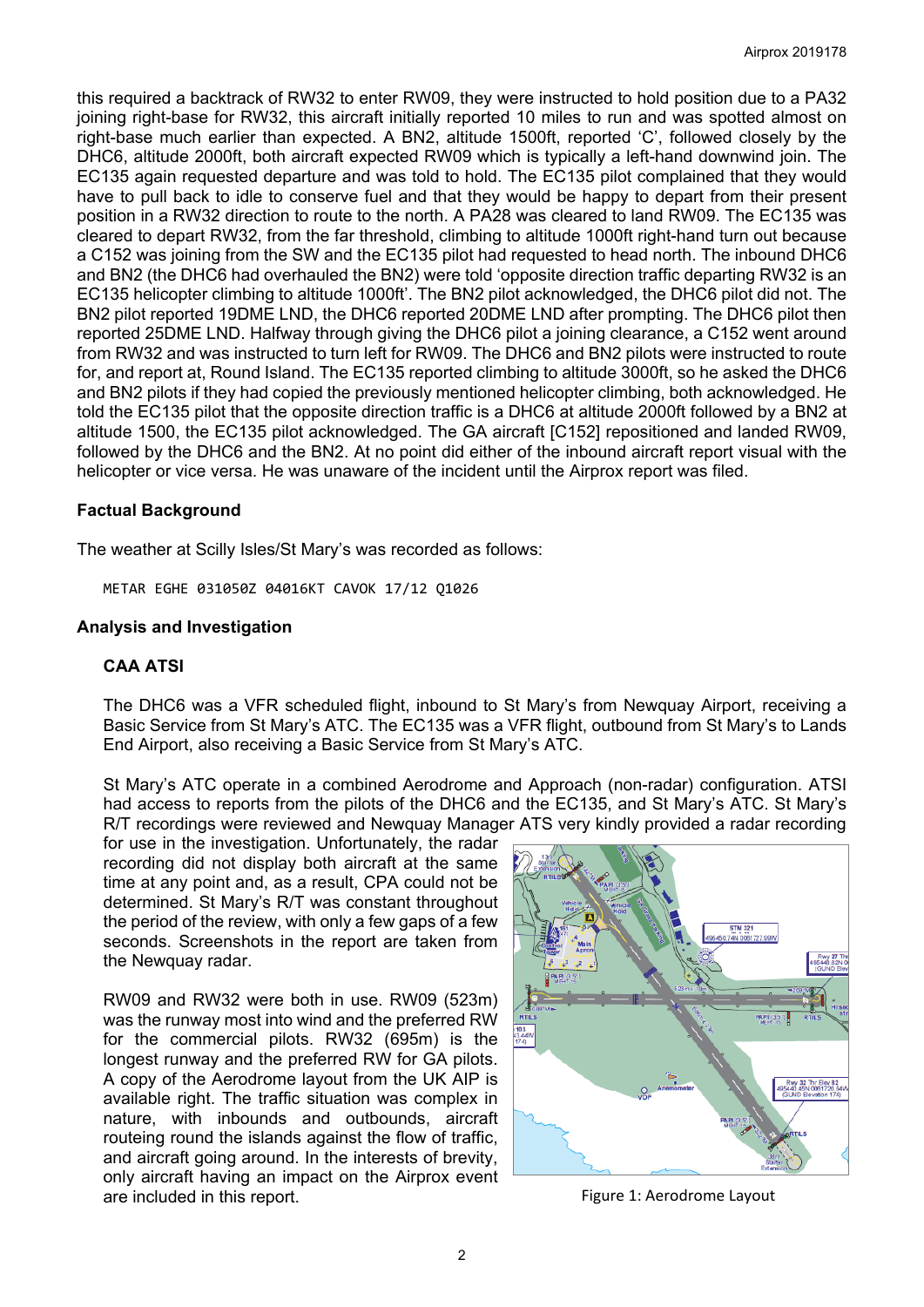The Lands End St Mary's Transit corridor is based on DME ranges from the Lands End VOR. A diagram of the corridor from the UK AIP is available in Figure 6. There are three mandatory reporting points:

- Point Charlie 10DME (18 miles to run to St Mary's)
- Mid-Point 14DME (14 miles to run to St Mary's)
- 25DME (3 miles to run to St Mary's)

At 1031.30, the EC135 pilot called for engine start and was instructed to standby. At 1032.30, the EC135 pilot called again for engine start and the controller enquired as to whether their passengers had called in at the tower to pay their landing and parking charges. The pilot responded that their company ops had already paid. The controller asked the pilot to standby. The controller turned their attention to an unrelated inbound aircraft and then asked the EC135 pilot to report their POB and destination. The pilot responded one POB and destination Lands End. The controller issued engine start clearance and advised RW09 in use with RW32 also available, surface wind 040 degrees 16kts, QNH1026. The pilot readback *"copied the wind, QNH1026".* The controller then turned their attention to other inbound aircraft.

At 10:36.50, the EC135 pilot called ready for taxi outbound for RW09 and was instructed to hold position. Another unrelated aircraft called abeam St Martins at 2000ft and requested an anticlockwise route around the islands, this was approved not below altitude 2000ft and the pilot was instructed to report at St Agnes. Note: this routeing would take the aircraft east to west through the RW32 climb out lane.

Between 10:37.00 and 10:39.00, the R/T was continuous, with the controller dealing with calls from landing aircraft, inbound aircraft, aircraft going around and aircraft holding. The runways were in constant use and there were no opportunities to enable the EC135 pilot to depart safely.

At 10:39.00, the EC135 pilot called *"still holding"*. The controller responded *"roger, I'll get you out as soon as I can".* A BN2 pilot reported final RW32 and was cleared to land. The aircraft in trail was instructed to report final RW32, No2 to the BN2. The pilot of an aircraft holding for RW09 reported orbit complete and was instructed to make one more left- hand orbit.

Between 10:39.00 and 10:43.30, the R/T was continuous again with the controller still dealing with taxiing, landing and holding aircraft.

At 10:43.30 the pilot of the aircraft routeing round the islands reported at St Agnes at 2200ft. Note: this meant that the aircraft had cleared the RW32 climb out lane to the west but was now approaching the left base area for RW09. The controller asked the pilot if they were visual with traffic on final RW09. The pilot confirmed that they were visual and were instructed to join behind the Cherokee RW09. The pilot requested an approach to RW32 for a go around to reposition to land RW09. The pilot was instructed to join, and report left base RW32, and the pilot advised that they might attempt a landing RW32 but that they were expecting a missed approach. The R/T was again continuous until 10:44.30.

At 10:44.30, the EC135 pilot advised that they would be happy to depart from their current location (on the grass abeam the RW14 threshold) out to the north. Before the controller could respond, an inbound BN2 pilot called at point Charlie (18nm to run) at 1500ft. A Basic Service was agreed, and the pilot was advised that it was for RW09, given the surface wind and the QNH1026. The controller then apologised to the EC135 pilot for the delay and advised that it was going to be another couple of minutes before they could depart. The pilot said, *"that's OK, we're going to have to go to ground idle due to fuel use".* The R/T was again continuous until 10:45.30.

At 10:45.30 the DHC6 pilot reported at point Charlie and advised that they were inbound for RW09 with QNH 1026, descending to altitude 2500ft and visual with a BN2 ahead of them. A Basic Service was agreed. The controller then asked the EC135 pilot if they were happy to depart RW32 from the RW14 threshold and the pilot responded that they were happy. The pilot was cleared to lift, air taxi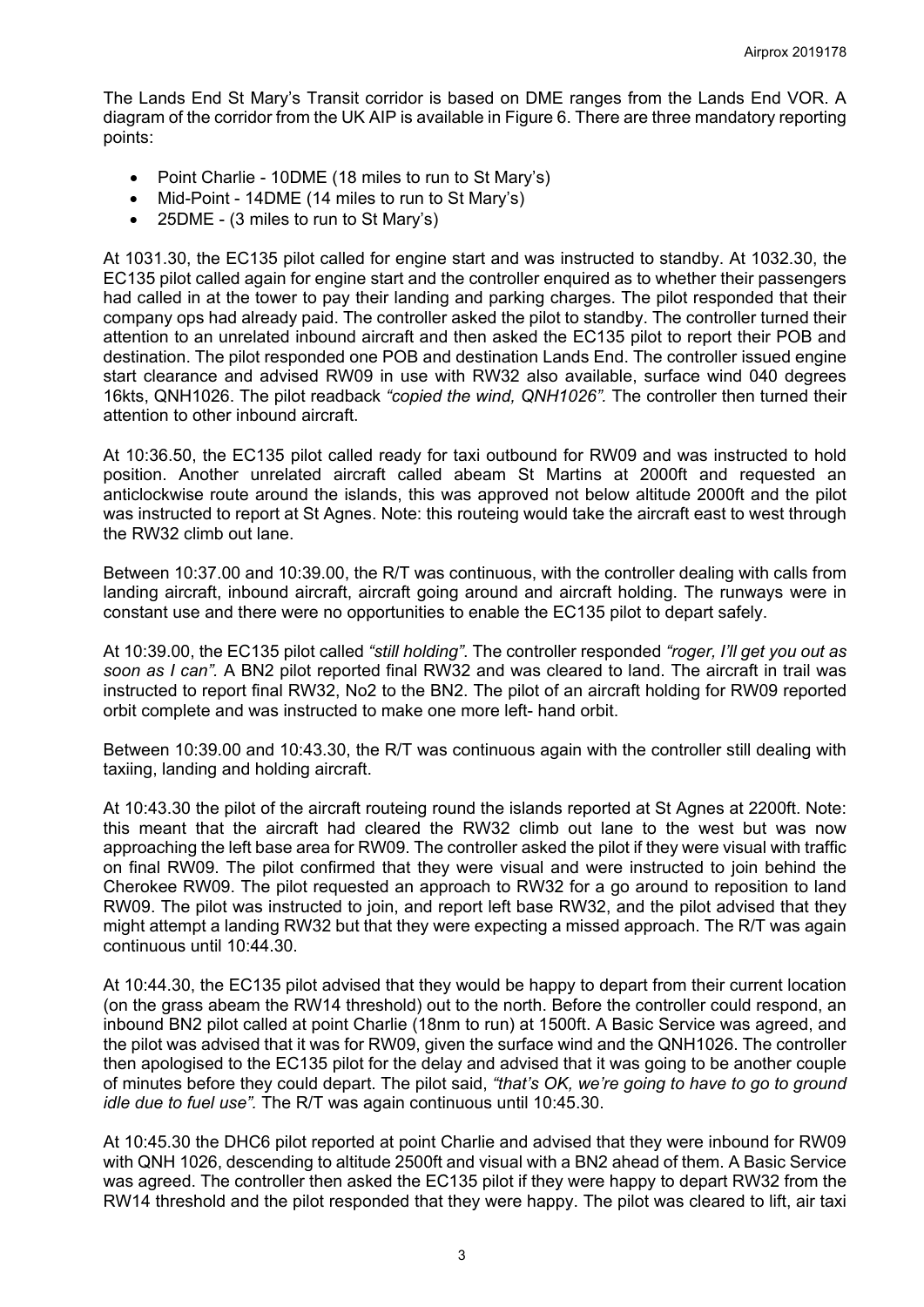and line up RW32 and was advised that there was landing traffic on RW09.The pilot readback the instructions and advised that they had copied the landing traffic. The traffic positioning for RW32 to land RW09 reported left base RW32 and was instructed to report before turning final RW32.

At 10:46.40 (Figure 2), the EC135 pilot was cleared for take-off, "*[EC135 c/s], RW32, climbing initially to Altitude 1000ft, with a right turn out, cleared for take-off, surface wind 040/16 knots".* The pilot readback *"32 climbing to 1000ft initially before right-hand turn out, copied the wind c/s"*.



Figure 2 - 10:46.40

At 10:47.00, the controller passed traffic information to the BN2 and the DHC6 pilots, *"[BN2 c/s] and [DHC6 c/s] opposite direction traffic just departed RW32 is an EC135 helicopter climbing to altitude 1000ft"*. The BN2 pilot responded, *"copied [BN2 c/s]".* The DHC6 pilot did not respond. The pilot of the traffic positioning for RW32 to land RW09 then reported that they were ready to turn final in 10sec. The controller instructed the pilot to continue onto final RW32 and then turned their attention to other aircraft.

At 10:48.00, the inbound BN2 pilot reported 19 DME (9nm to run) and advised that they were visual with the DHC6 that had just overhauled them. The controller instructed them to report 25DME (3nm to run). The controller asked the DHC6 pilot if they had copied the position of the BN2, and the DHC6 pilot advised that they were at 20 DME (8nm to run). The traffic positioning RW32 for landing RW09 reported final for a possible go around.

At 10:49.00 (Figure 3), the EC135 pilot reported *"outbound in the climb 3000ft, QNH1026".* The controller passed traffic information*, "opposite direction traffic is an Islander followed by a twin otter, at altitude 1500ft and 2000ft respectively".* The pilot responded that they had copied the traffic. The controller then addressed the BN2 and DHC6 pilots and asked, *"[BN2 c/s] and [DHC6 c/s] did you copy the previously mentioned helicopter climbing?".* The DHC6 pilot responded with *"roger"* and the BN2 pilot responded with their callsign.



Figure 3 – 10:49.00 (DHC6 has faded from radar)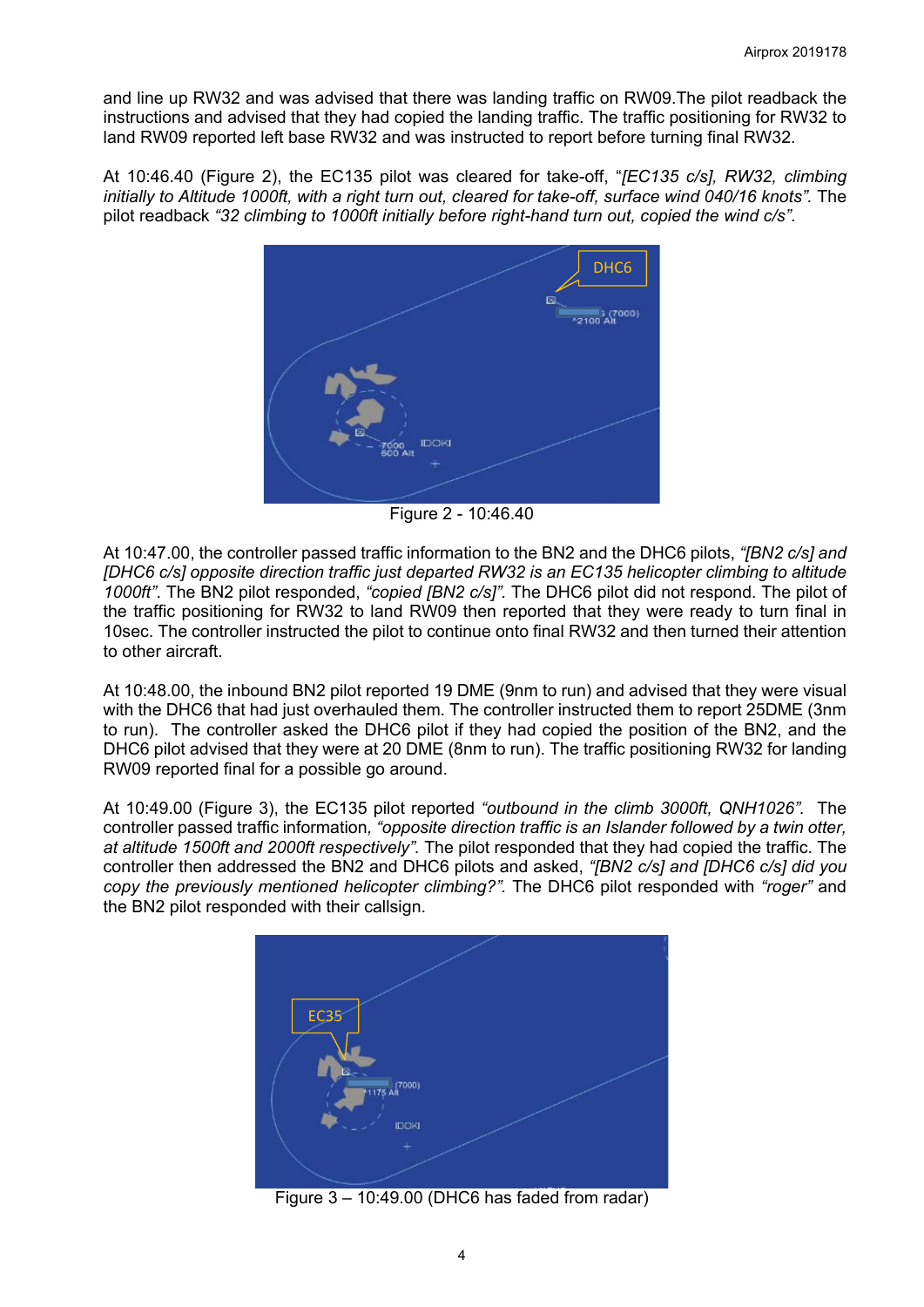At 10:49.30 (Figure 4), the DHC6 and BN2 pilots were instructed to route initially toward Round Island and advised that there was traffic going-around from RW32. Both pilots acknowledged the instruction to route toward Round Island. Note: this would reduce the risk of the DHC6 and BN2 coming into confliction with the potential go-around aircraft from RW32 (that would subsequently be re-positioning for landing RW09) and would also route the DHC6 and BN2 further north of the EC135.



Figure 4 - 10:49.30 BN2 displayed, EC135 and DHC6 faded. DHC6 known to be ahead of the BN2

At 10:49.40, the pilot on final for RW32 reported on the go-around and requested to reposition for RW09. This was approved with a left turn to reposition. Taxi instructions were then issued to a departing BN2 pilot.

At 10:50.20 the EC135 pilot was instructed to report 10 miles to run to Lands End and a Basic Service was agreed.

At 10:52.40 (Figure 5), the BN2 pilot reported at Round Island and still visual with the DHC6. The controller acknowledged the call from the BN2 pilot and then asked the DHC6 pilot to report their position. The DHC6 replied that they were also at Round Island and ready for base. The DHC6 pilot was instructed to report final No2.



Figure 5 - 10:52.40

The time of CPA could not be determined, and the distance could not be measured. However, the DHC6 pilot reported sighting the EC135 on their left-hand side as they commenced the right turn toward Round Island. The instruction to turn toward Round Island was issued at 10:49.30. The pilot reported the CPA as 0.5nm with both aircraft believed to be at 2000ft.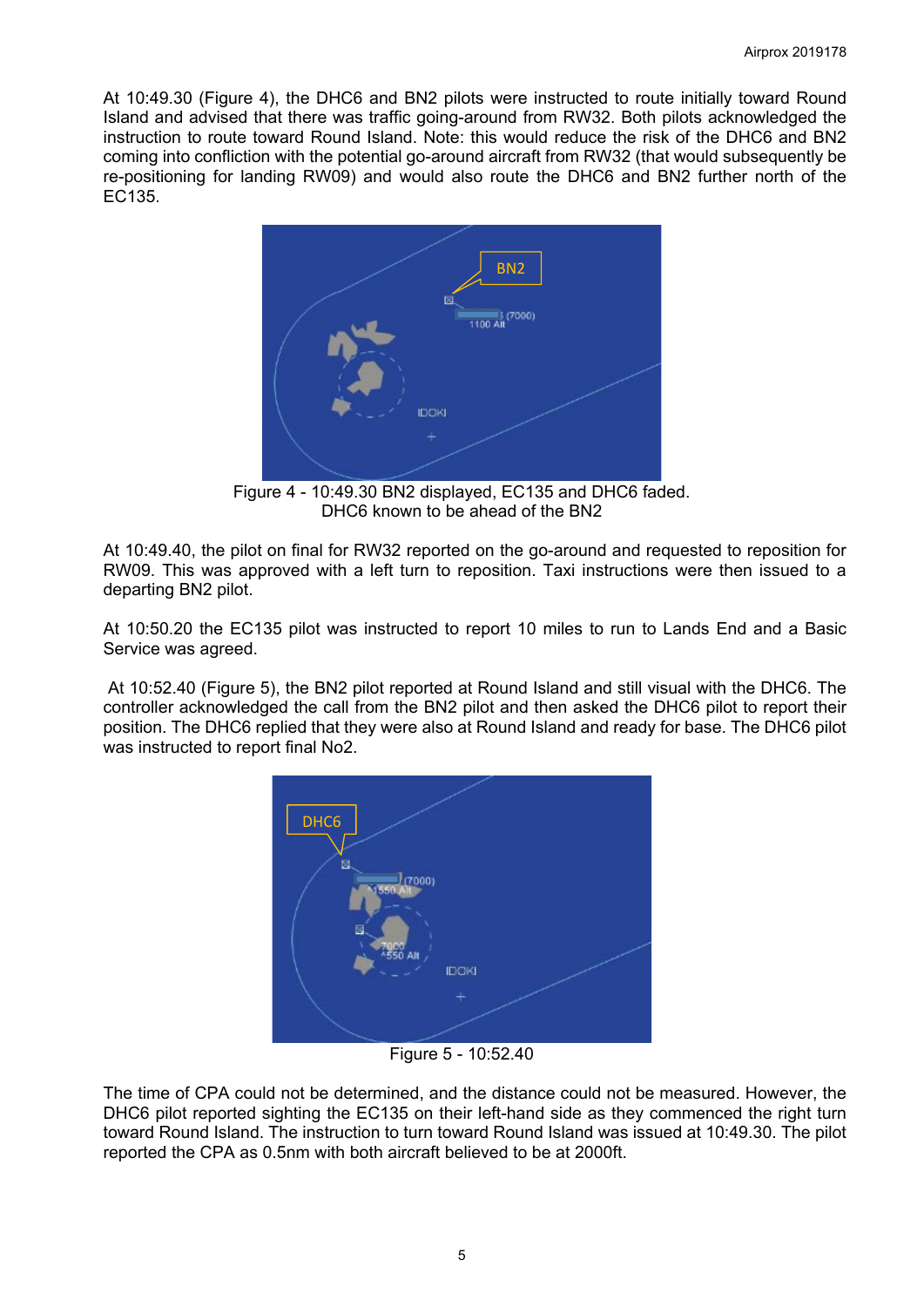The R/T loading was constant throughout the period of review by ATSI with only a few gaps of a few seconds. Some pilots did not wait for completion of other pilot/controller R/T exchanges before transmitting their positions and/or intentions.

The EC135 pilot did not state what altitude they required for their transit to Lands End prior to departure. The take-off clearance issued to the pilot included an instruction to climb initially to an altitude of 1000ft, with a right turn out. The readback from the pilot would indicate that the pilot interpreted this as an instruction to climb to altitude 1000ft before commencing the right turn and then continue the climb to their planned cruising altitude.

Traffic Information was first passed to the DHC6 pilot as the EC135 was getting airborne and this Traffic Information would indicate that the controller expected the EC135 to be at 1000ft. This Traffic Information was not acknowledged by the DHC6 pilot. There were then several calls from other aircraft with no gaps in the R/T to allow the lack of acknowledgement to be challenged by the controller. The DHC6 pilot stated in their report that they did not hear the level of the EC135 in the first set of Traffic Information.

Two minutes after getting airborne, the EC135 pilot advised the controller that they were in the climb to altitude 3000ft. In response to this call the controller passed Traffic Information to the EC135 pilot on the inbound DHC6 and the BN2 aircraft. The pilot responded that they had copied the traffic. The controller then passed reciprocal traffic information to the DHC6 pilot and advised that the EC135 was climbing to altitude 3000ft. The DHC6 pilot acknowledged the Traffic Information with *"roger".*

The Airprox occurred in Class G Airspace with both pilots in receipt of a Basic Service from St Mary's ATC. Under the terms of a Basic Service the controller is not required to monitor the flight and St Mary's ATC has no Surveillance equipment to enable monitoring to take place. There is no requirement for Traffic Information to be passed and pilots remain responsible for their own collision avoidance.

The controller passed Traffic Information to the pilot of the EC135 on the DHC6, and the pilot acknowledged that they had copied the traffic but did not at any point report visual with the aircraft.

The controller passed two sets of Traffic Information to the DHC6 pilot. The pilot acknowledged the second set but not the first. However, the pilot stated in their report that they did not hear the level of the helicopter in the first set, indicating that they were aware of the presence of the EC135 at this point but were not aware of the initial level reported.

#### **Scilly Isles/St Mary's ATC Unit Investigation**

Due to the nature of the operation at St. Mary's Airport, ATC provide an enhanced Basic Service to ensure sufficient situational awareness for all Public Transport and other aircraft operators operating within the Lands End Transit Corridor.

#### Causal Factors:

- 1. No readback was obtained for pertinent traffic information.
- 2. Orderly flow of air traffic was not assured.
- 3. Integration between aircraft leaving and joining the circuit was not assured.

Taking the Causal Factors each in turn:

1. In this instance the ATCO allowed themselves to be pressurised by the EC135 requesting departure following a period of delay after start-up due to other multiple arrivals. Once cleared for departure, the clearance as given and read back were both somewhat ambiguous as it appears the EC135 pilot is climbing to 1000ft before initiating a right-hand turn-out. Traffic Information to the BN2 and DHC6 was given on the departing EC135 at a position between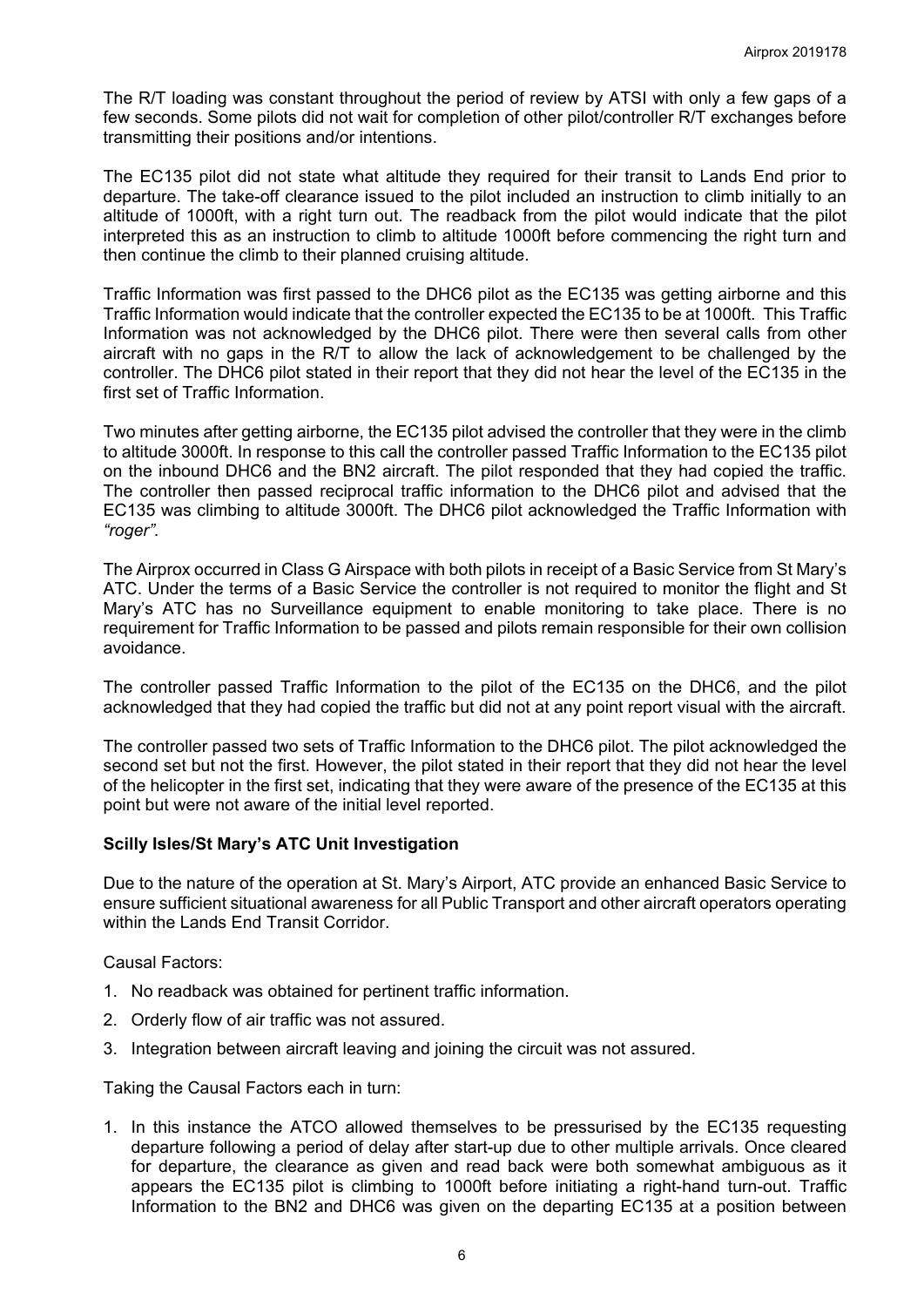CHARLIE (10 DME W LND DVOR) & MID-POINT (17 DME W LND DVOR), however no acknowledgement was obtained from the DHC6.

- 2. The ATCO allowed themselves to be pressured into granting a departure clearance to the EC135 without passing Traffic Information on the inbound BN2 & DHC6 prior to issuing the Take-Off Clearance. Furthermore, facilitating the training flight for a crosswind approach which was expecting a missed approach compounded the situation, allowing the ATCO to become more distracted than was necessary.
- 3. After departure the EC135 reported "outbound climbing to 3000ft" upon which Traffic Information was passed on the BN2 & DHC6, their approximate positions now being 19 DME & 20 DME respectively. Traffic was updated on the EC135 and acknowledged by both the BN2 & DHC6.



Figure 6: DHC6 Flight Track from Flightradar24

Whilst Flightradar24 data is unverified it shows the track of the DHC6 when they commenced the turn following the delaying action instruction after the Go-Around of the training flight on RW32, which is well outside of the ATZ. No data was available on the EC135 Helicopter.

# **UKAB Secretariat**

The DHC6 and EC135 pilots shared an equal responsibility for collision avoidance and not to operate in such proximity to other aircraft as to create a collision hazard[1.](#page-6-0) If the incident geometry is considered as head-on or nearly so then both pilots were required to turn to the right<sup>2</sup>.

The DHC6 fades from radar shortly after coasting out from Lands End. The EC135 does not appear on radar. It is not possible to positively determine the CPA between the DHC6 and the EC135 because the EC135 pilot does not report seeing the DHC6 and neither pilot reports a TAS/TCAS alert.



Figure 7: Scilly Isles/St Mary's Transit Corridor

 $\overline{\phantom{a}}$ 

<span id="page-6-0"></span><sup>1</sup> SERA.3205 Proximity.

<span id="page-6-1"></span><sup>2</sup> SERA.3210 Right-of-way (c)(1) Approaching head-on.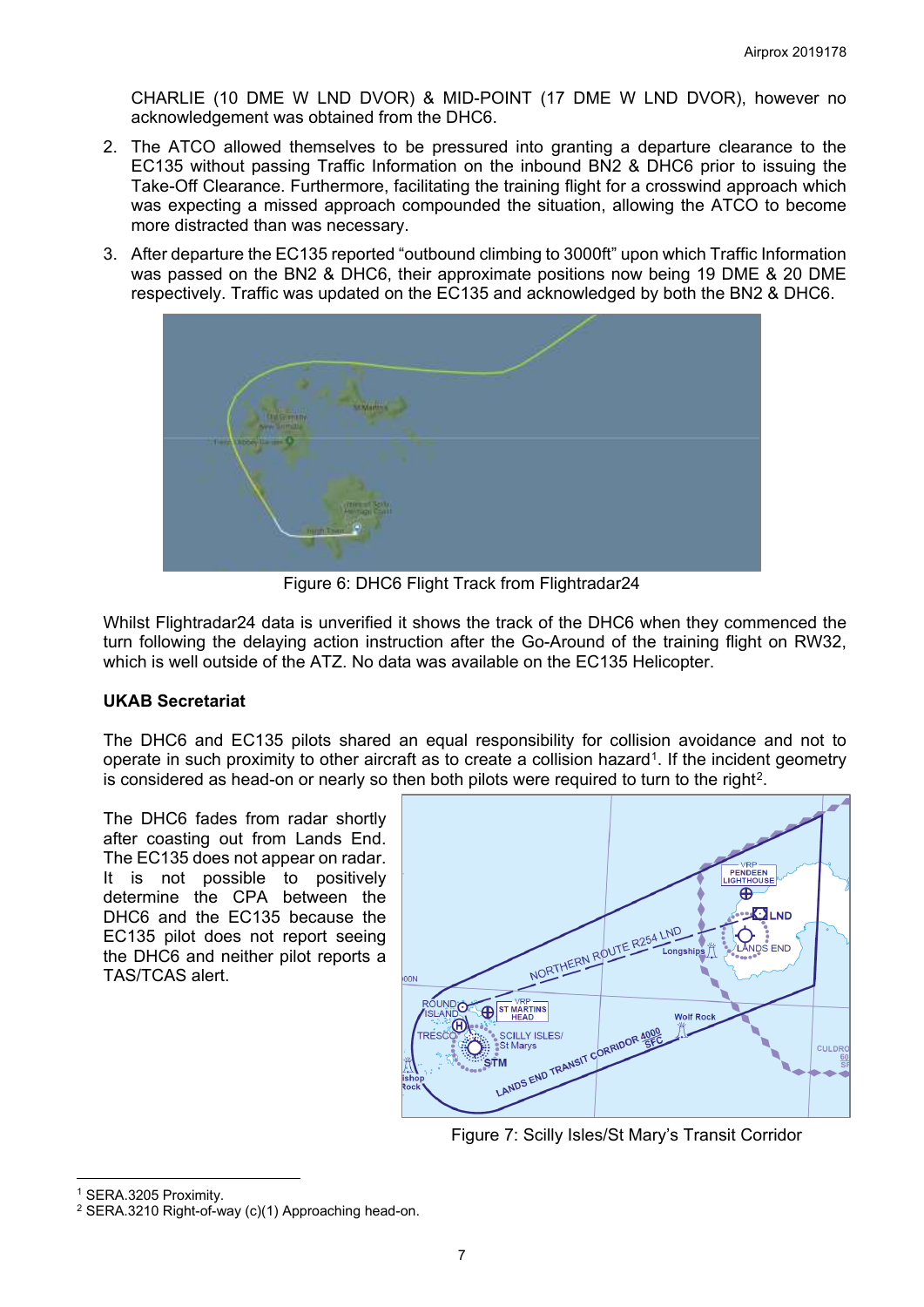## **Summary**

An Airprox was reported when a DHC6 and an EC135 flew into proximity near St Mary's at about 1045hrs on Wednesday 3rd July 2019. Both pilots were operating under VFR in VMC and in receipt of a Basic Service from Scilly Isles/St Mary's.

### **PART B: SUMMARY OF THE BOARD'S DISCUSSIONS**

Information available consisted of reports from both pilots, radar photographs/video recordings and reports from the air traffic controller involved. Relevant contributory factors mentioned during the Board's discussions are highlighted within the text in bold, with the numbers referring to the Contributory Factors table displayed in Part C.

The Board began by looking at the actions of the EC135 pilot. A civil helicopter member with further background information commented that a number of Human Factors had contributed to the Airprox. The EC135 pilot was operating close to his crew duty hours limit and there had been a miscommunication with his operating authority about changed procedures regarding available fuel. Both of these factors had conspired to mean that the pilot was under pressure to depart as soon as possible and only had sufficient fuel to reach his destination without deviation. As a result, he was preoccupied with his departure from St Mary's **(CF8)** and had not fully assimilated the inbound traffic that might affect his route **(CF3)**. As a result, when the Scilly controller had requested the EC135 pilot climb to 1000ft, the EC135 pilot had not fully understood that the intention was to maintain this altitude and had misconstrued the call as allowing him to continue his climb after exiting the Scilly ATZ. This had resulted in him climbing to the same level as the DHC6 despite Traffic Information (**CF4)**. Members noted that the EC135 pilot did not report a TCAS alert even though the DHC6 pilot had reported a TAS alert **(CF9)**; members thought it likely that the TCAS would have been indicating the DHC6 and wondered whether this was also indicative of the EC135 pilot's preoccupation with his fuel sate and transit time. Other members noted that the EC135 pilot reported not seeing the DHC6 **(CF10)** even though he had sufficient information and the weather was CAVOK **(CF7)**; they wondered whether this was also perhaps due to his being engaged in associated in-cockpit calculations at the expense of a robust lookout.

Turning to the actions of the Scilly controller, members noted that they were operating with a very busy and evolving traffic situation with multiple runways in use and constant uninterrupted radio transmissions **(CF1)**. The Board noted that the controller had passed initial Traffic Information to the DHC6 pilot on the departing EC135 but that this was not acknowledged, and the controller had had no opportunity to ask the DHC6 pilot if they had received the Traffic Information due to there being no gaps in transmissions to allow the controller to talk to the DHC6 pilot **(CF2)**. Although the Scilly Islands ATC report was critical of the controller in this respect, controller members stressed the high-workload circumstances that the controller was operating within with 2 runways in use and multiple different-type traffic. The controller did pass reciprocal Traffic Information to the EC135 pilot at the time, which they acknowledged **(CF5)**. Subsequently, when the EC135 pilot announced they were climbing to 3000ft as they departed, the controller passed Traffic Information to the EC135 pilot on the DHC6 and BN2, and reciprocal information to the DHC6 and BN2 pilots, all of whom acknowledged. The Board therefore considered that the controller had satisfied the requirement to pass appropriate Traffic Information to all those involved in a timely manner and had received appropriate readbacks that the latter had been received; that the information was not fully assimilated by the EC135 pilot was not the controller's fault. In this respect, members felt that the Scilly Isles ATC report was somewhat overly critical of the controller who was operating in a high-workload situation and, in providing only a Basic Service without radar, and should not be expected to ensure deconfliction outside the ATZ. That being said, controller members agreed that the departure clearance to the EC135 pilot stating "*[EC135 c/s], RW32, climbing initially to Altitude 1000ft, with a right turn out, cleared for take-off, surface wind 040/16 knots"* was somewhat ambiguous in that it could have been interpreted by the EC135 pilot as a clearance to initially climb to 1000ft and then turn right, cleared to climb afterwards, rather than the intention to stop the climb at 1000ft.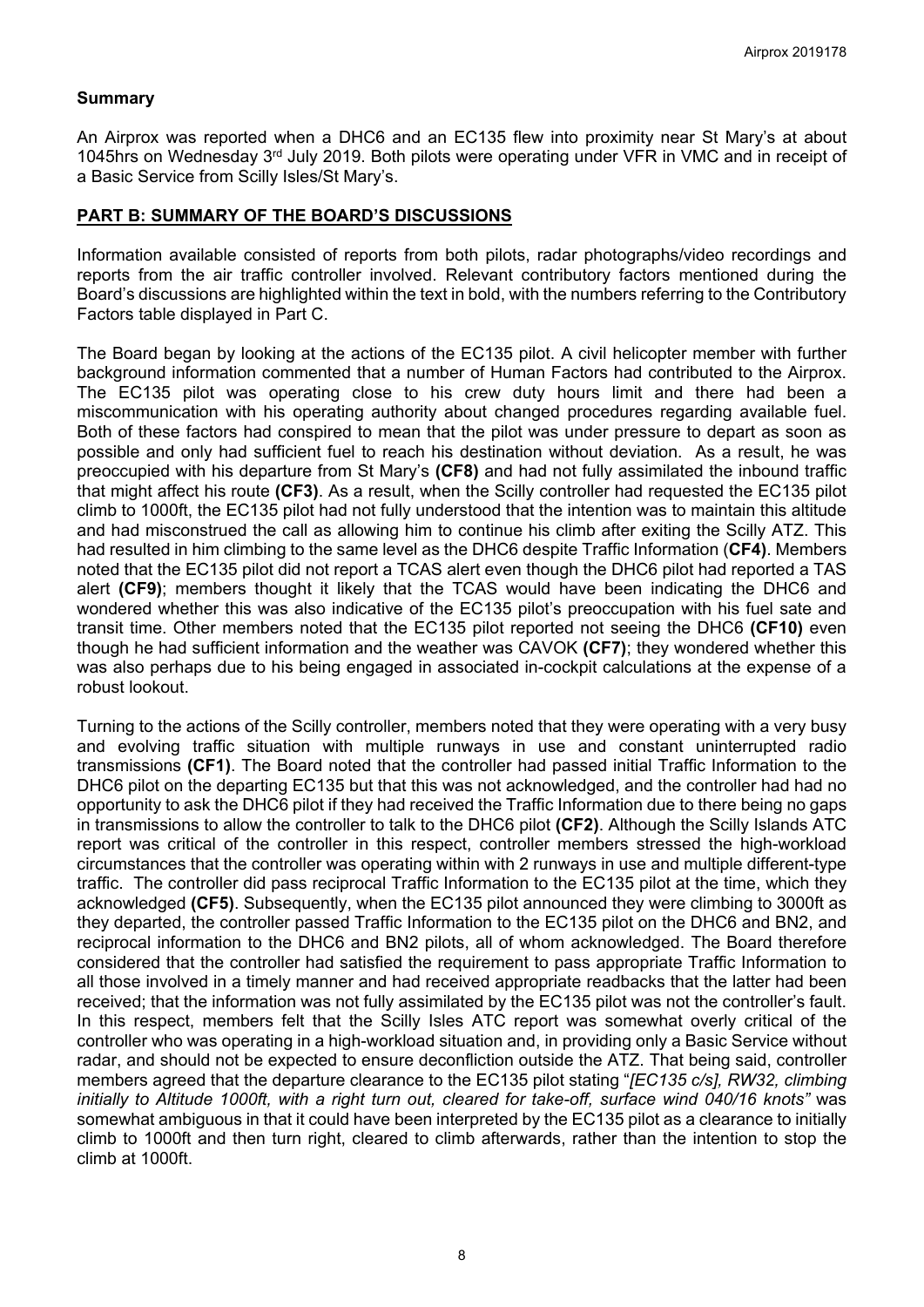The Board then turned to the actions of the DHC6 pilot. He had received a TAS alert at 1nm, same level, and then reported that he saw the EC135 at about 0.5nm at it went past him. Although he was already in a right turn as suggested by the ATCO due to an aircraft going-around in the visual circuit, he reacted to seeing the EC135 by increasing this right turn to increase separation. Noting that he had been critical in his report of the controller allowing another aircraft to depart at the same altitude as his arrival, it was clear to the Board that the controller had provided both pilots with sufficient information about each other and that it was for the DHC6 pilot to ensure his own separation and sequencing whilst outside the ATZ. In this respect, the DHC6 pilot had either missed or did not assimilate the initial Traffic Information from the controller **(CF5)**, and had seemingly missed the height that the EC135 was climbing to in the subsequent call; members felt that, given his concerns, the DHC6 pilot could have asked for more information about the EC135 (although arguably he probably had more information from his TAS than the controller did) albeit they acknowledged that the frequency was busy at the time **(CF6)**.

Turning to the risk, members agreed that the EC135 pilot had not seen the DHC6 or assimilated any TCAS alert had there been one. In contrast, the DHC6 pilot received a TAS alert (albeit initially garbled on the display it seems but then more specific as they closed) and had seen the EC135 at about 0.5nm at CPA as they passed. Members noted that the turn the controller had given to the DHC6 pilot, albeit because of another aircraft, had fortuitously served to increase the separation between the aircraft. Although neither aircraft was visible on the radar replay at CPA, members agreed that although safety had been degraded it appeared that there had probably been no risk of collision as a result of the turn and so they assessed the risk as Category C.

# **PART C: ASSESSMENT OF CONTRIBUTORY FACTOR(S) AND RISK**

|                | 2019178                                                        |                                                              |                                                                                  |  |  |  |  |  |  |
|----------------|----------------------------------------------------------------|--------------------------------------------------------------|----------------------------------------------------------------------------------|--|--|--|--|--|--|
| <b>CF</b>      | Factor                                                         | <b>Description</b>                                           | Amplification                                                                    |  |  |  |  |  |  |
|                | <b>Ground Elements</b>                                         |                                                              |                                                                                  |  |  |  |  |  |  |
|                | • Situational Awareness and Action                             |                                                              |                                                                                  |  |  |  |  |  |  |
| 1              | <b>Human Factors</b>                                           | • Distraction - Job Related                                  |                                                                                  |  |  |  |  |  |  |
| $\overline{2}$ | <b>Human Factors</b>                                           | • ATM Personnel Hear back                                    | Incorrect readback not detected/corrected                                        |  |  |  |  |  |  |
|                | <b>Flight Elements</b>                                         |                                                              |                                                                                  |  |  |  |  |  |  |
|                | <b>. Tactical Planning and Execution</b>                       |                                                              |                                                                                  |  |  |  |  |  |  |
| 3              | <b>Human Factors</b>                                           | • Insufficient Decision/Plan                                 | Inadequate plan adaption                                                         |  |  |  |  |  |  |
| 4              | <b>Human Factors</b>                                           | • Action Performed Incorrectly                               | Did not follow instructions                                                      |  |  |  |  |  |  |
|                | • Situational Awareness of the Conflicting Aircraft and Action |                                                              |                                                                                  |  |  |  |  |  |  |
| 5.             | <b>Human Factors</b>                                           | • Understanding/Comprehension                                | Pilot did not assimilate conflict information                                    |  |  |  |  |  |  |
| 6              | <b>Human Factors</b>                                           | • Lack of Communication                                      | Pilot did not request additional information                                     |  |  |  |  |  |  |
| 7              | <b>Human Factors</b>                                           | • Lack of Action                                             | Pilot flew close enough to cause concern despite<br><b>Situational Awareness</b> |  |  |  |  |  |  |
| 8              | <b>Human Factors</b>                                           | • Distraction - Job Related                                  | Pilot was engaged in other tasks                                                 |  |  |  |  |  |  |
|                | <b>• Electronic Warning System Operation and Compliance</b>    |                                                              |                                                                                  |  |  |  |  |  |  |
| 9              | <b>Human Factors</b>                                           | • Interpretation of Automation or Flight Deck<br>Information | CWS alert expected but none reported                                             |  |  |  |  |  |  |
|                | • See and Avoid                                                |                                                              |                                                                                  |  |  |  |  |  |  |
| 10             | <b>Human Factors</b>                                           | • Monitoring of Other Aircraft                               | Non-sighting or effectively a non-sighting by one or<br>both pilots              |  |  |  |  |  |  |

# Contributory Factor(s):

Degree of Risk: C.